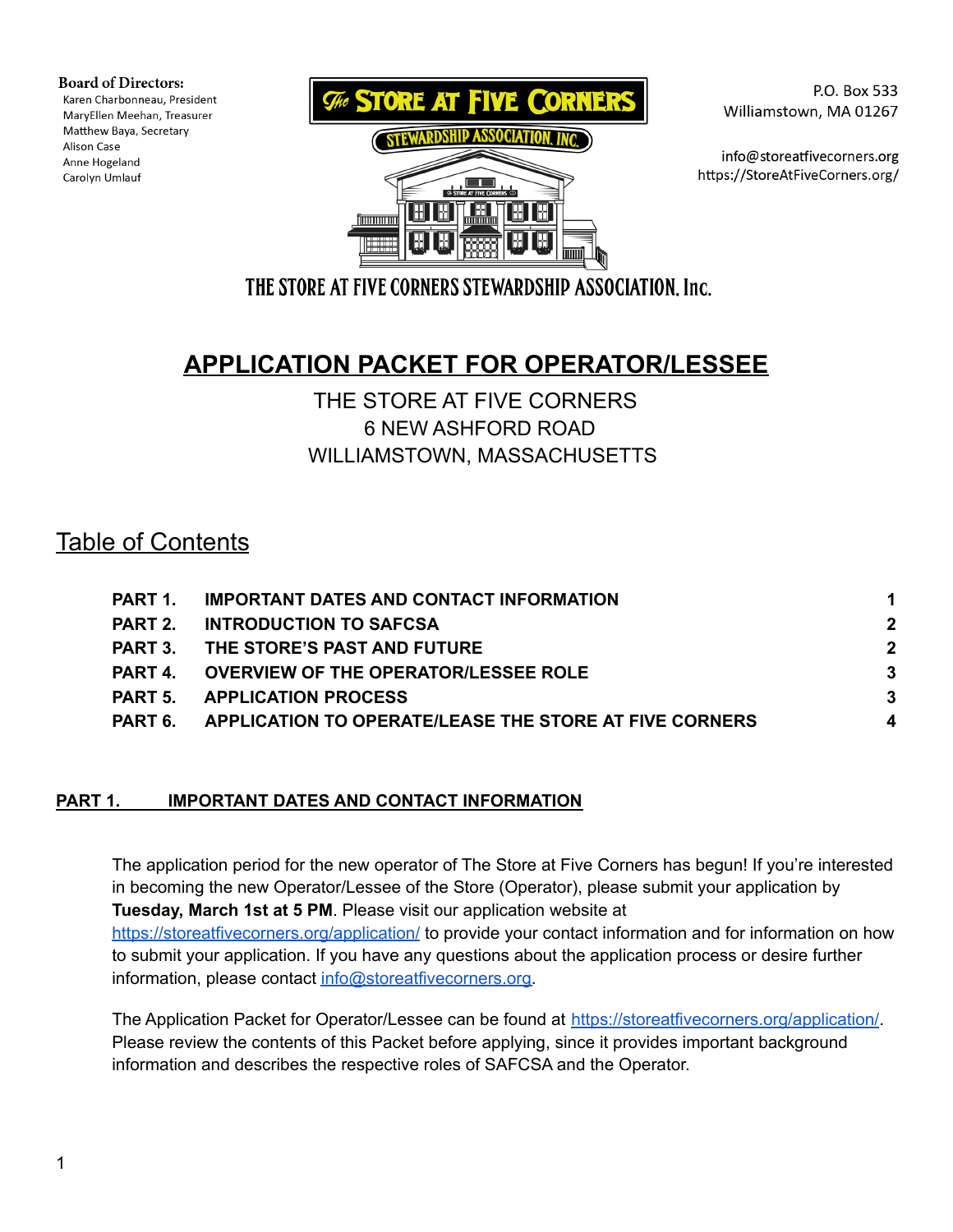#### **PART 2. INTRODUCTION TO SAFCSA**

The Store at Five Corners Stewardship Association, Inc. (SAFCSA) is a Massachusetts non-profit corporation formed in November 2021 for the purposes of purchasing, reviving, and preserving the historic Store at Five Corners (the Store), at the intersection of Routes 7 and 43 in Williamstown, Massachusetts. The Store dates back to the 1760s and, until its recent closure, was one of the longest operating general stores in the country.

Last fall another non-profit community group, the South Williamstown Community Association (SWCA) surveyed 160 local residents regarding the importance of the Store and their receptivity to purchasing and reviving it. (For more information about SWCA, see <https://southwilliamstown.org/>.) The response was overwhelming. In just five days, 131 surveys were received, showing a clear mandate in favor of moving forward with this effort. Many respondents added specific comments expressing their views and offering to help as volunteers. Please see the survey questions and answers and a sampling of comments at <https://storeatfivecorners.org/survey-results/> .

A group of community members then promptly created SAFCSA, governed by six directors, all residents of Williamstown serving in their capacities as volunteers. Karen Charbonneau is a director and president, MaryEllen Meehan is a director and treasurer, Matthew Baya is a director and secretary, and Alison Case, Anne Hogeland, and Carolyn Umlauf are directors. You can read more about SAFCSA at <https://storeatfivecorners.org/> .

Substantial funds must be raised in order to achieve SAFCSA's short-term and long-term goals of purchasing the Store, performing any building work needed to open, and establishing a long-term endowment for ongoing capital expenses, maintenance, and repairs. SAFCSA has launched a widespread fundraising effort that is already meeting with impressive success and is also pursuing grant opportunities.

SAFCSA is partnering with SWCA, a federally recognized 501(c)(3) organization that is acting as SAFCSA's fiscal sponsor for purposes of receiving tax-deductible donations, until SAFCSA completes the process of becoming its own 501(c)(3) organization. Donations are considered tax-deductible charitable donations.

On January 27th, SAFCSA successfully completed its purchase of the Store, thus reaching the first major milestone in the pursuit of its short and long-term goals. The next major step is to find an Operator who will play an essential role in this endeavor - by reopening the Store, reviving the Store's key role in this community, and laying the groundwork for the Store's long-term success.

#### **PART 3. THE STORE'S PAST AND FUTURE**

The new Store Operator will, of course, have the flexibility to run their own business and put their own spin on both the Store and its offerings. However, it's also helpful to understand what the Store has meant to the community in the past and how SAFCSA envisions that the Store can successfully evolve into the future - all in very general terms.

For info about the Store's history, visit <https://storeatfivecorners.org/history/> as well as several recent articles from local media at <https://storeatfivecorners.org/category/news/> .

As you can see in the survey comments at <https://storeatfivecorners.org/survey-results/>, the Store has long served as a popular spot for picking up a morning coffee and pastry, enjoying a lunchtime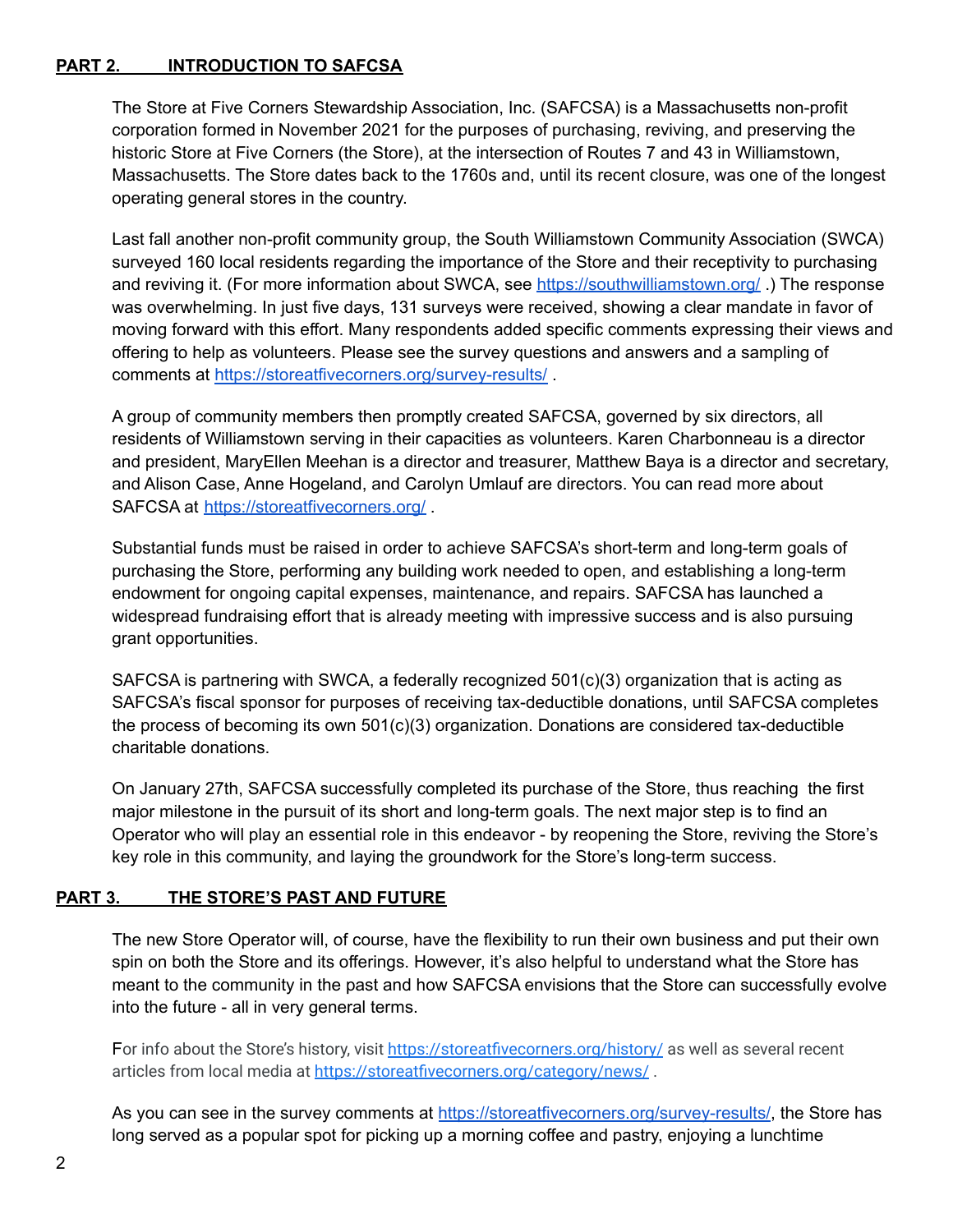sandwich or salad, relaxing in the sunny café area, purchasing groceries and household essentials, buying beer, wine, gifts, snacks, specialty foods, ready-prepared meals, and much more.

Based on input from the community, SAFCSA believes that a few aspects of the Store's prior operations will be useful for an Operator to consider in preparing for the Store's future. First, the Store has been a welcoming place to gather and shop for local foods and crafts, generally open seven days a week. The Store has also served as an informal community hub, providing opportunities for local postings and events. At times, the Store has also provided catering services. The Store has responded to changing needs of the community, with diverse offerings at a wide range of price points.

#### <span id="page-2-0"></span>**PART 4. OVERVIEW OF THE OPERATOR/LESSEE ROLE**

SAFCSA is seeking an Operator to lease the Store building and run the Store as an independent business, using the name "The Store at Five Corners" plus existing and future avenues of outreach and publicity, such as social media accounts.

While SAFCSA will continue to own and maintain the building and perform the necessary improvements, the Operator will be responsible for running the Store.

This is an exciting and unique opportunity for an individual or team with food service, retail and management experience. The Operator will pay monthly rent for use of the building and business name and will be responsible for all expenses of running the business. In short, SAFCSA will own the building and maintain the property; the Operator will run an independent business as the Store.

While the specific lease terms will be a matter of agreement with the Operator, the monthly rental fee charged to the Operator will be designed only to cover SAFCSA's basic carrying costs, so the Operator will have the best chances of success. SAFCSA is flexible as to the length of the lease term.

A tour of the building can be arranged prior to the application deadline. Among other things, the Store has over 2000 square feet of retail space, extensive cooler and freezer capacity, a barista machine, commercial cooktops, ovens, baking equipment, display cases and containers, and a glass-enclosed café seating area. Several photo galleries of the Store and its equipment are posted at <https://storeatfivecorners.org/photos>/ . Since the Store has been closed since July 2020, no product inventory is currently in stock. The Operator will be responsible for stocking the Store and purchasing needed supplies, other than the fixtures and equipment provided by SAFCSA.

SAFCSA is flexible as to the commencement date of the agreement with the Operator, but is looking to have the Store reopened by the late Spring or early Summer of 2022.

#### **PART 5. APPLICATION PROCESS**

If you are interested in applying to lease the Store and become the Operator, please fill out the Application Form and submit all the requested information and materials **by Tuesday, March 1st at** 5:00pm using one of the submission methods described at <https://storeatfivecorners.org/application/>.

When SAFCSA receives your application, we will send you an email acknowledging the same. If you do *not* receive an acknowledgment within 24 hours of your submission, then your application may not have been successfully received. In such a case, please contact [info@storeatfivecorners.org](mailto:info@storeatfivecorners.org).